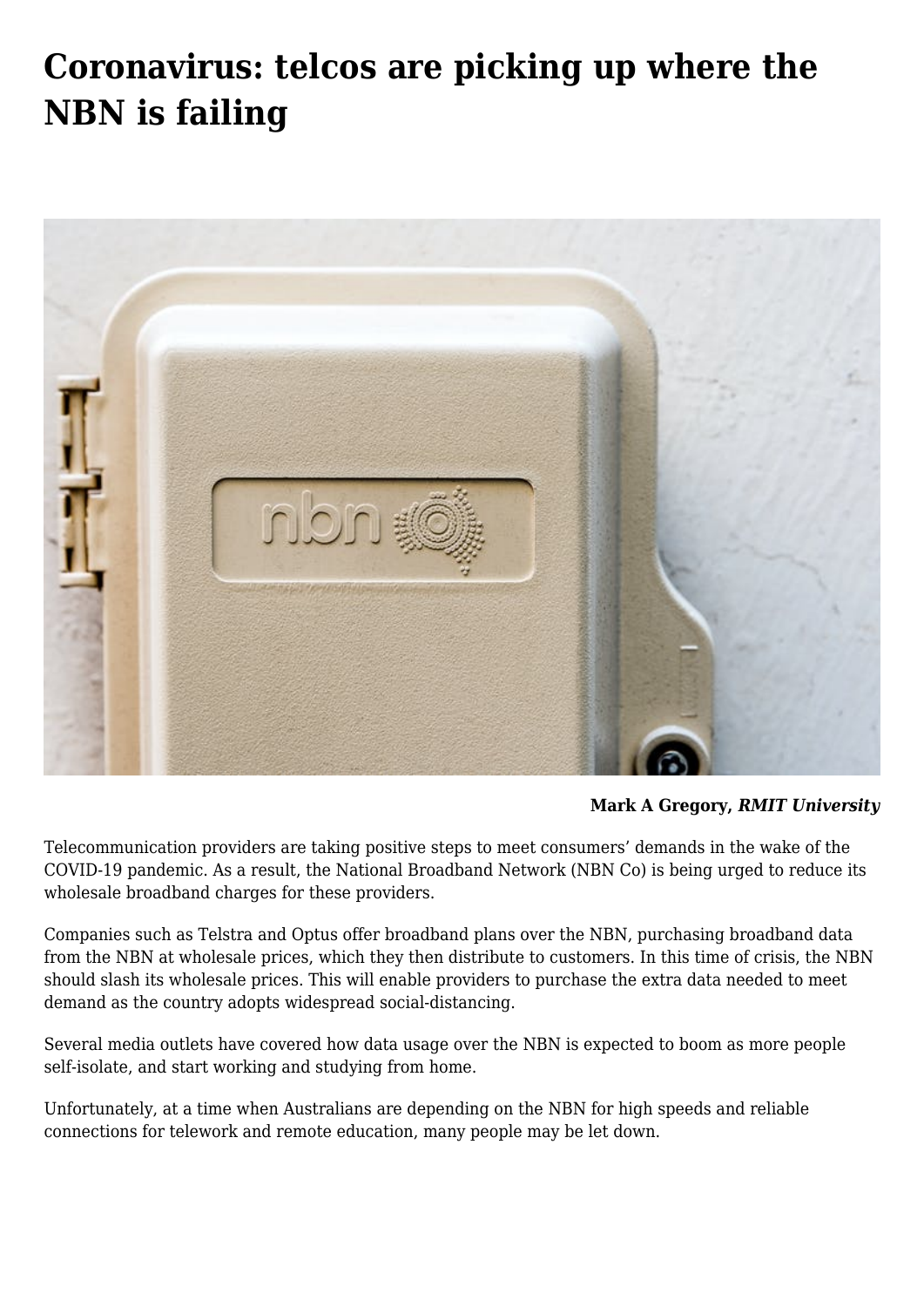#### **Expect strain**

Communications representatives from [both](https://www.paulfletcher.com.au/media-releases/media-release-telco-industry-roundtable-on-covid-19) [sides](https://www.michellerowland.com.au/news/media-releases-communications/media-release-temporary-capacity-relief-for-telcos-should-be-considered-if-nbn-becomes-congested-16-march-2020/) of government have acknowledged the virus's spread will lead to hordes of people becoming reliant on the web for work and study.

This will lead to increased online traffic, slower internet speeds and higher wholesale costs for providers serviced by the NBN, limiting the amount of extra data these providers can purchase.

On Monday the [federal government](https://www.paulfletcher.com.au/media-releases/media-release-telco-industry-roundtable-on-covid-19) reported the NBN had experienced a "modest increase of around 6% throughout the day and at peak times" in comparison to figures predating COVID-19's spread.

Looking forward, the network expects busy-hour traffic, typically between 6pm and 9pm, to [increase by up](https://minister.infrastructure.gov.au/fletcher/media-release/telco-industry-roundtable-covid-19) [to 40%](https://minister.infrastructure.gov.au/fletcher/media-release/telco-industry-roundtable-covid-19), in line with other countries' experiences. In Italy, data shared with NBN by [Telecom Italia](https://www.telecomitalia.com/tit/it.html) showed Italy's busy-hour traffic had increased by about 26%.

### **A second-rate system**

In Australia, the Coalition government's 2013 decision to move to a copper-based multi-technology-mix NBN, instead of Labor's all-fibre network with fibre to the premises (FTTP), has seen Australia fall down the global broadband rankings. Fibre to the premises is when fibre-optic lines run from the nearest available node directly to a premises.

Currently, low-quality streaming over the NBN occurs for two reasons. Firstly, because of the NBN's high data charges for service providers, and also because of the second-rate multi-technology-mix infrastructure. And this will only worsen as more people adhere to social-distancing and isolation measures.

Entertainment and sport are often streamed over the NBN at a resolution of 576p rather than the highdefinition 1080p or 4K. Frustrated viewers are left watching media at a quality similar to old analogue television, due to the NBN's use of obsolete, slow and unreliable technology since 2014, under the Coalition government.

Media streaming companies including [Foxtel](https://www.foxtel.com.au/whats-on/foxtel-insider/foxtel/iq4k/satellite-vs-internet.html) have also complained their poor streaming quality is a result of this.

With COVID-19 causing mass disruptions, Comcast-owned media and entertainment company NBCUniversal recently [announced](https://corporate.comcast.com/press/releases/comcast-nbcuniversal-moves-to-make-current-movies-available-in-the-home) it will end the practice of delaying online film releases to streaming companies like Netflix for several months after the film's cinema release.

NBCUniversal said, in reference to social distancing and smaller audiences expected at cinemas: "Current circumstances have made it more challenging to view our films."

Unfortunately for Australians, even if we can get new movies over the NBN the same day they're released, we could be stuck with poor quality and congestion during peak times.

## **Our neighbours set an example**

In New Zealand, an FTTP rollout has been progressing since 2012. Connections to Chorus [UFB broadband](https://www.chorus.co.nz/) (New Zealand's NBN equivalent) cost a flat monthly fee for service providers, don't incur a data usage charge and have no data usage limits.

This has allowed companies to quickly respond to the pandemic, and they have begun offering extra content free of charge. For instance, [Spark Sport](http://itwire.com/entertainment/nz-s-spark-sport-channel-offers-free-viewing-until-may.html) is providing its six sports channels and on-demand offerings at no charge for existing and new customers until May.